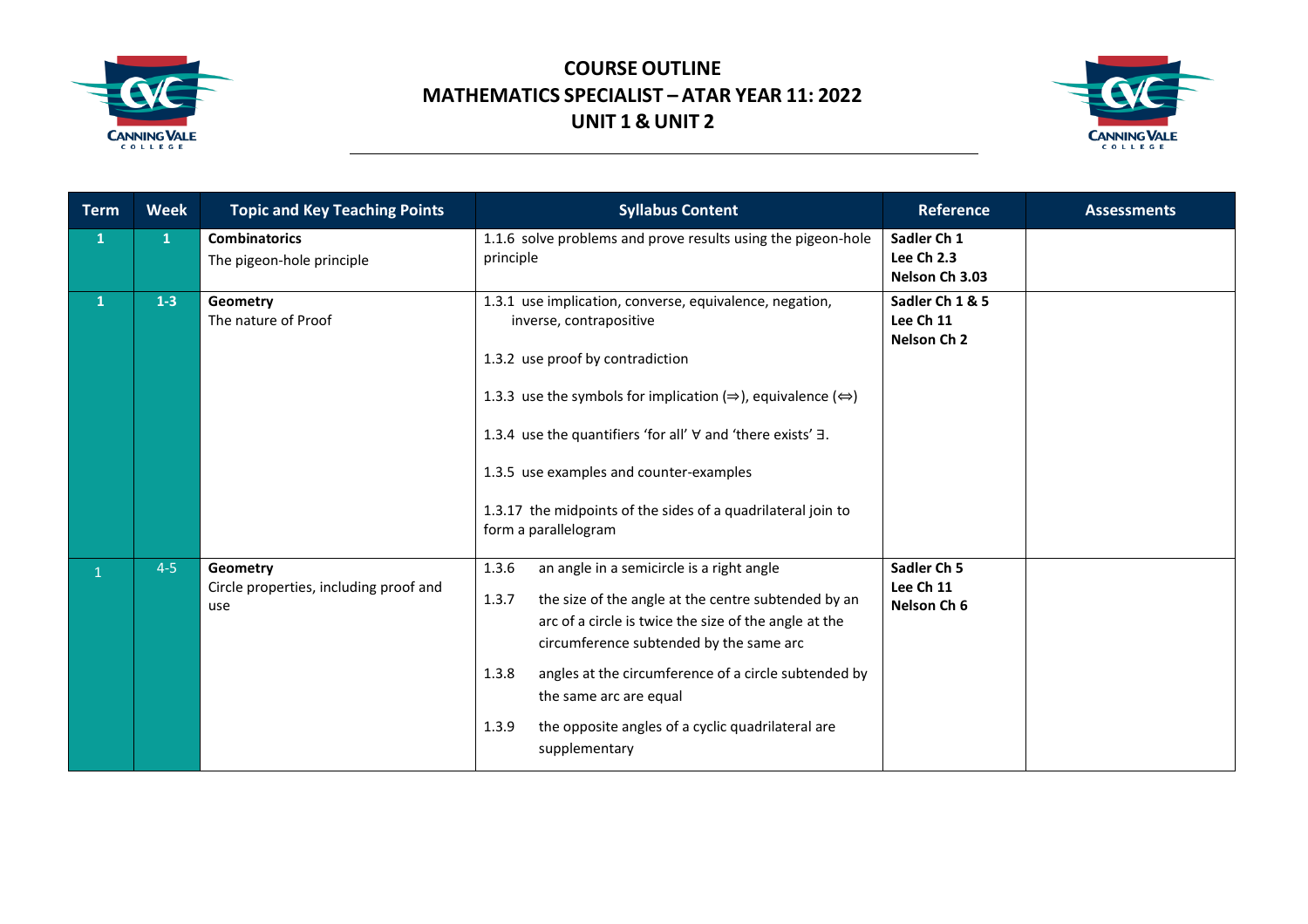



| <b>Term</b>  | <b>Week</b> | <b>Topic and Key Teaching Points</b>                                          | <b>Syllabus Content</b>                                                                                                                                                                                                                                                                          | <b>Reference</b>                             | <b>Assessments</b> |
|--------------|-------------|-------------------------------------------------------------------------------|--------------------------------------------------------------------------------------------------------------------------------------------------------------------------------------------------------------------------------------------------------------------------------------------------|----------------------------------------------|--------------------|
|              |             |                                                                               | chords of equal length subtend equal angles at the<br>1.3.10<br>centre, and conversely, chords subtending equal<br>angles at the centre of a circle have the same length                                                                                                                         |                                              |                    |
|              |             |                                                                               | the angle in the alternate segment theorem<br>1.3.11                                                                                                                                                                                                                                             |                                              |                    |
|              |             |                                                                               | when two chords of a circle intersect, the product of<br>1.3.12<br>the lengths of the intervals on one chord equals the<br>product of the lengths of the intervals on the other<br>chord                                                                                                         |                                              |                    |
|              |             |                                                                               | when a secant (meeting the circle at $A$ and $B$ ) and a<br>1.3.13<br>tangent (meeting the circle at $T$ ) are drawn to a<br>circle from an external point $M$ , the square of length<br>of the tangent equals the product of the lengths to<br>the circle on the secant $(AM \times BM = TM^2)$ |                                              |                    |
|              |             |                                                                               | suitable converses of some of the above results<br>1.3.14                                                                                                                                                                                                                                        |                                              |                    |
|              |             |                                                                               | solve problems determining unknown angles and<br>1.3.15<br>lengths and prove further results using the results<br>listed above                                                                                                                                                                   |                                              |                    |
| $\mathbf{1}$ | $6-8$       | <b>Combinatorics</b><br>Permutations (ordered arrangements)                   | 1.1.1 solve problems involving permutations<br>1.1.2 use the multiplication and addition principle                                                                                                                                                                                               | Sadler Ch 2<br>Lee Ch 1-3<br>Nelson Ch 3 & 5 | Test 1<br>Week 6   |
|              |             | The inclusion-exclusion principle for the<br>inion of two sets and three sets | 1.1.3 use factorial notation and ${}^{n}P_{r}$<br>1.1.4 solve problems involving permutations involving<br>restrictions with or without repeated objects                                                                                                                                         |                                              |                    |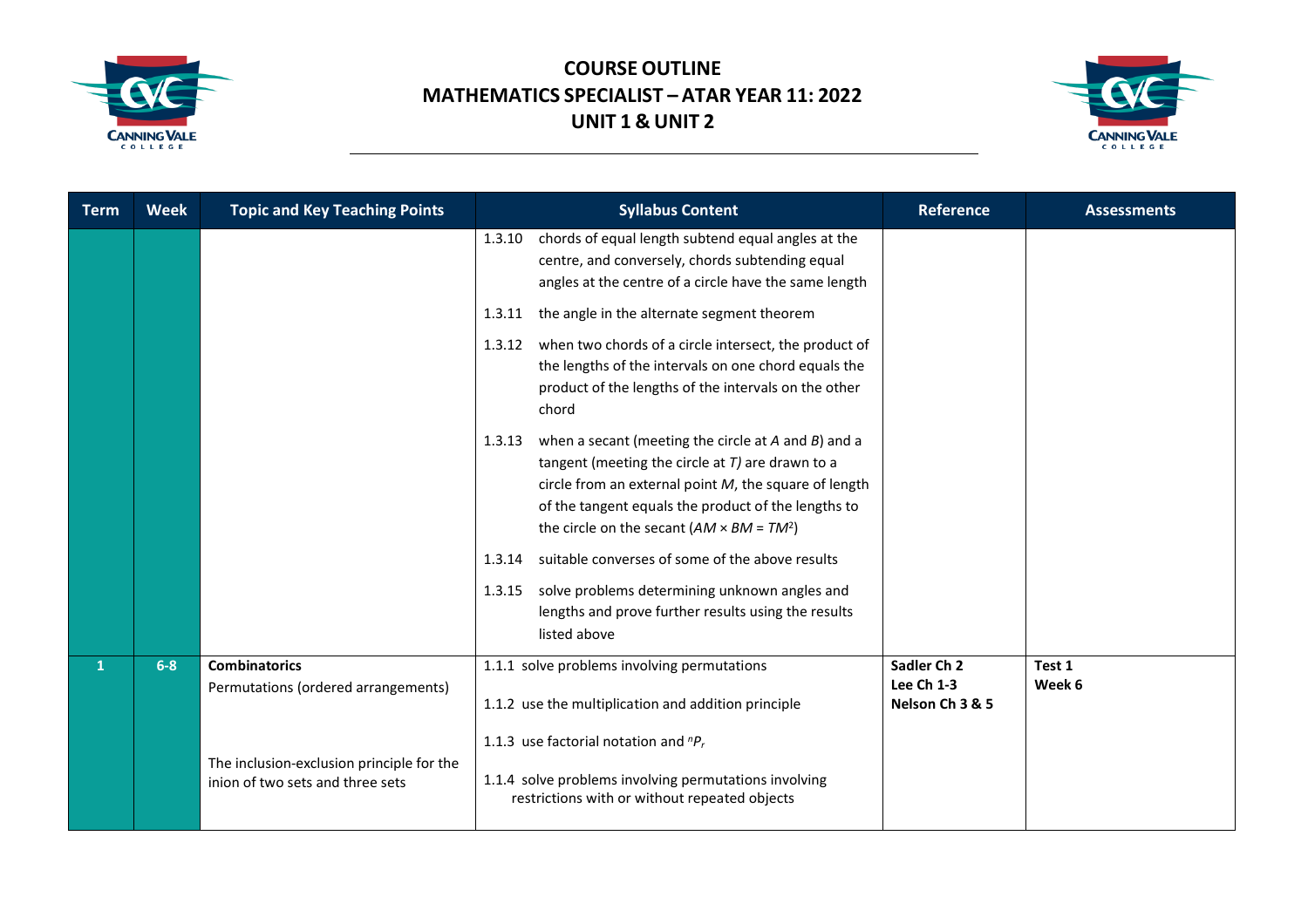



| <b>Term</b>    | <b>Week</b> | <b>Topic and Key Teaching Points</b>                                                          | <b>Syllabus Content</b>                                                                                                                                                                                                                                                                                      | <b>Reference</b>                                   | <b>Assessments</b>        |
|----------------|-------------|-----------------------------------------------------------------------------------------------|--------------------------------------------------------------------------------------------------------------------------------------------------------------------------------------------------------------------------------------------------------------------------------------------------------------|----------------------------------------------------|---------------------------|
|                |             | Combinations (unordered selections)                                                           | 1.1.5 determine and use the formulas for finding the number<br>of elements in the union of two and the union of three<br>sets<br>1.1.7 solve problems involving combinations<br>1.1.8 use the notation<br>1.1.9 derive and use associated simple identities associated<br>with Pascal's triangle             |                                                    |                           |
| 1              | $9-10$      | <b>Vectors in the Plane</b><br>Representing vectors in the plane by<br>directed line segments | 1.2.1<br>examine examples of vectors, including<br>displacement and velocity<br>define and use the magnitude and direction of a<br>1.2.2<br>vector<br>1.2.3<br>represent a scalar multiple of a vector<br>use the triangle and parallelogram rules to find the<br>1.2.4<br>sum and difference of two vectors | Sadler Ch 3<br>Lee Ch 4<br>Nelson Ch 1             | Investigation 1<br>Week 9 |
| 2 <sup>1</sup> | $1-3$       | <b>Vectors in the Plane</b><br>Algebra of vectors in the plane                                | 1.2.5<br>use ordered pair notation and column vector<br>notation to represent a vector<br>define unit vectors and the perpendicular unit<br>1.2.6<br>vectors i and j<br>1.2.7<br>express a vector in component form using the unit<br>vectors i and j                                                        | Sadler Ch 4, 6-8<br>Lee Ch 4-10<br>Nelson Ch 1 & 4 | Test 2<br>Week 3          |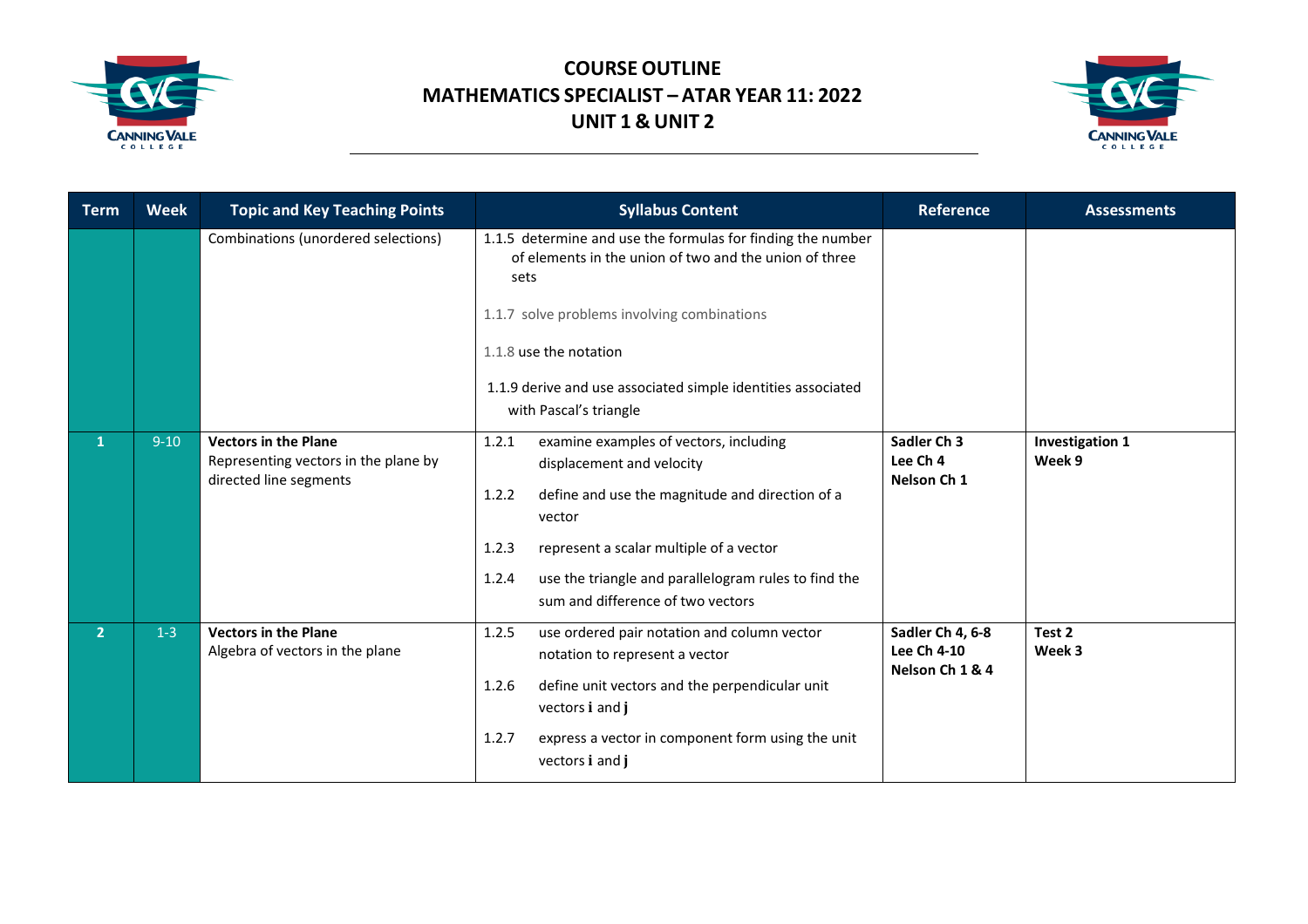



| <b>Term</b>    | <b>Week</b>    | <b>Topic and Key Teaching Points</b>                                   | <b>Syllabus Content</b>                                                                                                             | <b>Reference</b>                                   | <b>Assessments</b> |
|----------------|----------------|------------------------------------------------------------------------|-------------------------------------------------------------------------------------------------------------------------------------|----------------------------------------------------|--------------------|
|                |                |                                                                        | examine and use addition and subtraction of vectors<br>1.2.8<br>in component form                                                   |                                                    |                    |
|                |                |                                                                        | define and use multiplication of a vector by a scalar<br>1.2.9<br>in component form                                                 |                                                    |                    |
|                |                |                                                                        | define and use scalar (dot) product<br>1.2.10                                                                                       |                                                    |                    |
|                |                |                                                                        | apply the scalar product to vectors expressed in<br>1.2.11<br>component form                                                        |                                                    |                    |
|                |                |                                                                        | examine properties of parallel and perpendicular<br>1.2.12<br>vectors and determine if two vectors are parallel or<br>perpendicular |                                                    |                    |
|                |                |                                                                        | define and use projection of vectors<br>1.2.13                                                                                      |                                                    |                    |
|                |                |                                                                        | solve problems involving displacement, force and<br>1.2.14<br>velocity involving the above concepts                                 |                                                    |                    |
| $\overline{2}$ | $4 - 5$        | Geometry<br>Geometric vectors in the plane,<br>including proof and use | the diagonals of a parallelogram intersect at right<br>1.3.16<br>angles if, and only if, it is a rhombus                            | Sadler Ch <sub>5</sub><br>Lee Ch 11<br>Nelson Ch 2 | Test 3<br>Week 6   |
|                |                |                                                                        | the midpoints of the sides of a quadrilateral join to<br>1.3.17<br>form a parallelogram                                             |                                                    |                    |
|                |                |                                                                        | the sum of the squares of the lengths of the<br>1.3.18<br>diagonals of a parallelogram is equal to the sum of                       |                                                    |                    |
|                |                |                                                                        | the squares of the lengths of the sides                                                                                             |                                                    |                    |
| $\overline{2}$ | 6 <sup>1</sup> | <b>Revision</b>                                                        |                                                                                                                                     |                                                    |                    |
| $\overline{2}$ | $7 - 8$        | <b>SEMESTER ONE EXAMS</b>                                              |                                                                                                                                     |                                                    |                    |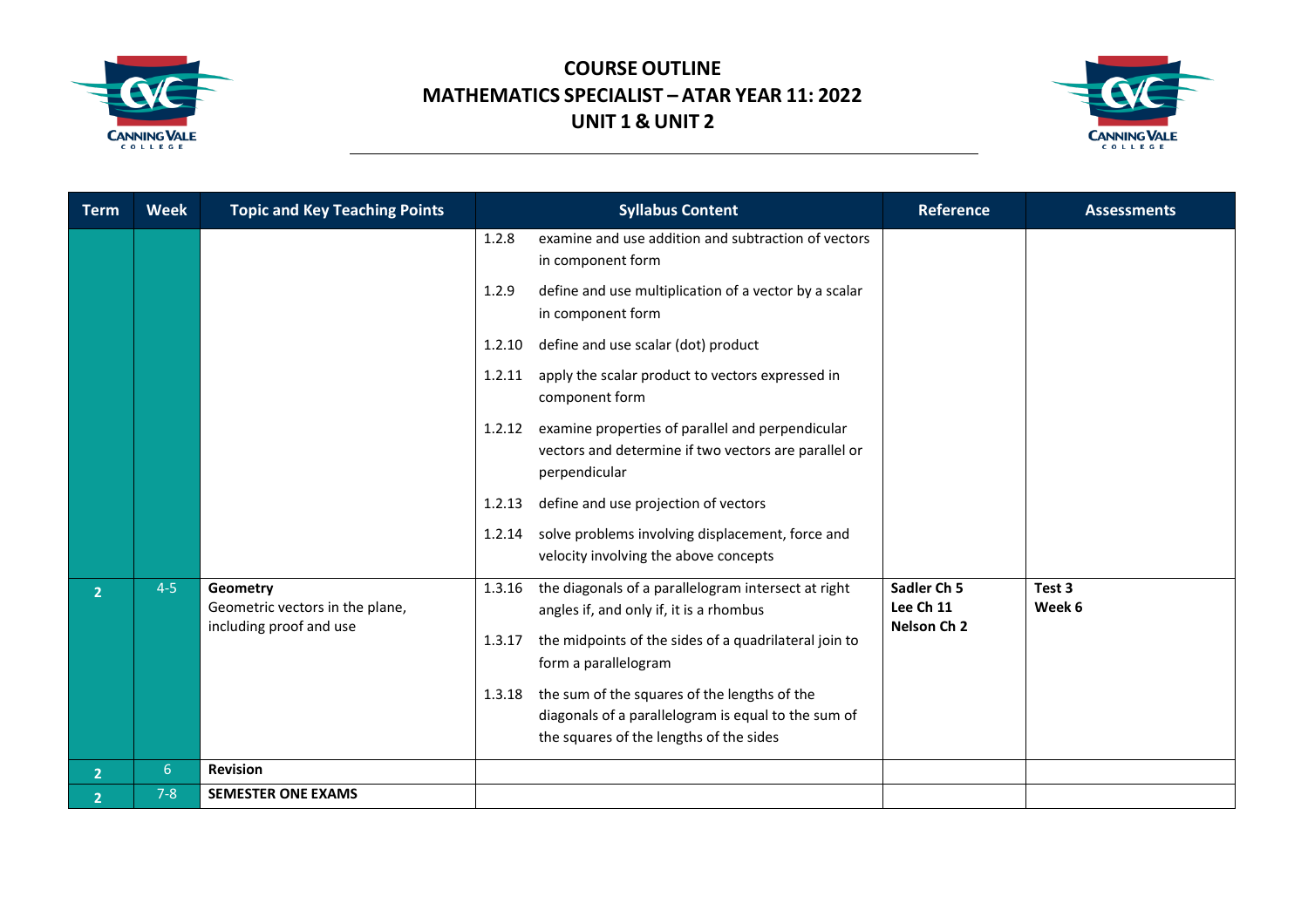



| <b>Term</b>             | <b>Week</b>    | <b>Topic and Key Teaching Points</b>                                                      | <b>Syllabus Content</b>                                                                                                                                                                                                                                                                                                                                                                                                                                           | <b>Reference</b>                                                       | <b>Assessments</b> |
|-------------------------|----------------|-------------------------------------------------------------------------------------------|-------------------------------------------------------------------------------------------------------------------------------------------------------------------------------------------------------------------------------------------------------------------------------------------------------------------------------------------------------------------------------------------------------------------------------------------------------------------|------------------------------------------------------------------------|--------------------|
| 2 <sup>1</sup>          | 9              | Trigonometry<br>The basic trigonometric functions                                         | determine all solutions of $f(a(x-b))=c$ where f is one<br>2.1.1<br>of sine, cosine or tangent<br>2.1.2<br>graph functions with rules of the form $y=f(a(x-b))+c$<br>where $f$ is one of sine, cosine, or tangent                                                                                                                                                                                                                                                 | <b>Sadler Ch Prelim</b><br><b>Work</b><br>Lee Ch 13-14<br>Nelson Ch 12 |                    |
| 2 <sup>1</sup>          | 10             | <b>Trigonometry</b><br>Compound angles                                                    | prove and apply the angle sum, difference, and<br>2.1.3<br>double angle identities                                                                                                                                                                                                                                                                                                                                                                                | Sadler Ch 9<br>Lee Ch 15<br>Nelson Ch 9                                |                    |
| $\overline{3}$          | $\mathbf{1}$   | Trigonometry<br>The reciprocal trigonometric functions,<br>secant, cosecant and cotangent | 2.1.4<br>define the reciprocal trigonometric functions; sketch<br>their graphs and graph simple transformations of<br>them                                                                                                                                                                                                                                                                                                                                        | Sadler Ch 9<br>Lee Ch 13<br>Nelson Ch 12                               |                    |
| $\overline{3}$          | 2 <sup>1</sup> | <b>Trigonometry</b><br>Trigonometric identities                                           | prove and apply the Pythagorean identities<br>2.1.5<br>2.1.6<br>prove and apply the identities for products<br>of sines and cosines expressed as sums and<br>differences<br>convert sums a cos x +b sin x to R cos( $x\pm\alpha$ ) or<br>2.1.7<br>R sin( $x \pm \alpha$ ) and apply these to sketch graphs; solve<br>equations of the form $a \cos x + b \sin x = c$<br>2.1.8<br>prove and apply other trigonometric identities such<br>as $cos3x=4 cos^3x-3cosx$ | Sadler Ch 9<br>Lee Ch 15<br>Nelson Ch 9                                |                    |
| $\overline{\mathbf{3}}$ | 4              | Trigonometry<br>Applications of trigonometric functions<br>to model periodic phenomena    | 2.1.9<br>model periodic motion using sine and cosine<br>functions and understand the relevance of the<br>period and amplitude of these functions in the<br>model                                                                                                                                                                                                                                                                                                  | Sadler Ch 9<br>Lee Ch 14<br>Nelson Ch 12                               |                    |
| $\overline{\mathbf{3}}$ | 5 <sup>1</sup> | <b>Real and complex numbers</b><br>Proofs involving numbers                               | 2.3.1<br>prove simple results involving numbers                                                                                                                                                                                                                                                                                                                                                                                                                   | Sadler Ch 12<br>Lee Ch 21                                              | Test 4<br>Week 5   |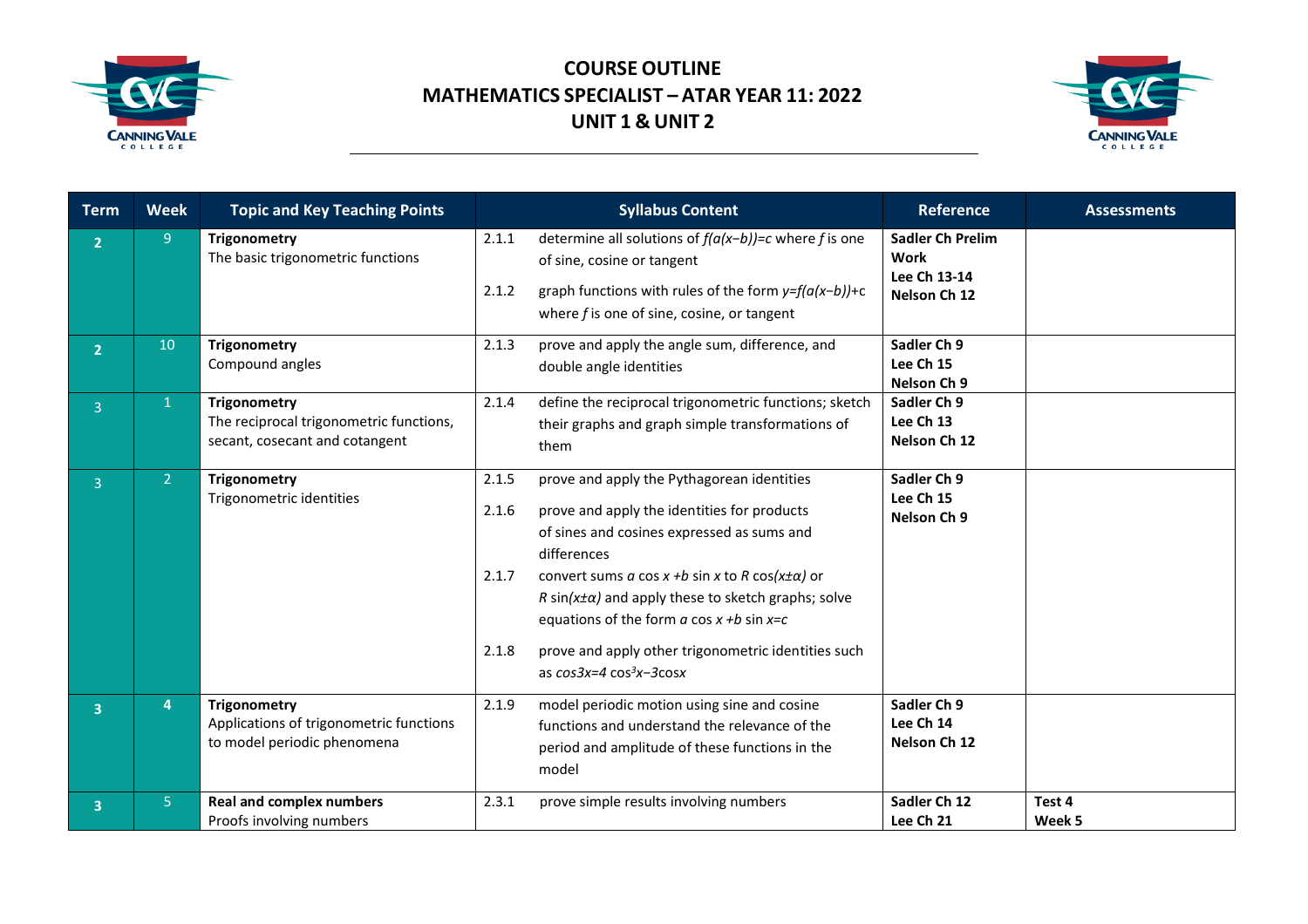



| <b>Term</b>             | <b>Week</b>    | <b>Topic and Key Teaching Points</b>                                                     | <b>Syllabus Content</b>                                                                                                                                                                                                                                                                                                                                                  | <b>Reference</b>                          | <b>Assessments</b> |
|-------------------------|----------------|------------------------------------------------------------------------------------------|--------------------------------------------------------------------------------------------------------------------------------------------------------------------------------------------------------------------------------------------------------------------------------------------------------------------------------------------------------------------------|-------------------------------------------|--------------------|
|                         |                | Rational and irrational numbers                                                          | 2.3.2<br>express rational numbers as terminating or<br>eventually recurring decimals and vice versa                                                                                                                                                                                                                                                                      | Nelson Ch <sub>7</sub>                    |                    |
|                         |                |                                                                                          | 2.3.3<br>prove irrationality by contradiction for numbers such<br>as $\sqrt{2}$                                                                                                                                                                                                                                                                                          |                                           |                    |
| 3 <sup>1</sup>          | 6              | <b>Real and complex numbers</b><br>An introduction to proof by<br>mathematical induction | develop the nature of inductive proof, including the<br>2.3.4<br>'initial statement' and inductive step<br>prove results for sums, such as<br>2.3.5<br>$1+4+9+n^2 = \frac{n(n+1)(2n+1)}{6}$ for any positive<br>integer $n$<br>prove divisibility results, such as $3^{2n+4} - 3^{2n}$ is<br>2.3.6<br>divisible by 5 for any positive integer $n$                        | Sadler Ch 12<br>Lee Ch 21<br>Nelson Ch 7  |                    |
| $\overline{3}$          | $7 - 8$        | <b>Real and complex numbers</b><br>Complex numbers                                       | define the imaginary number $i$ as a root of the<br>2.3.7<br>equation $x^2 = -1$<br>2.3.8<br>represent complex numbers in the rectangular form;<br>$a + bi$ where $a$ and $b$ are the real and imaginary<br>parts<br>determine and use complex conjugates<br>2.3.9<br>perform complex number arithmetic: addition,<br>2.3.10<br>subtraction, multiplication and division | Sadler Ch 13<br>Lee Ch 20<br>Nelson Ch 10 |                    |
| $\overline{\mathbf{3}}$ | 9 <sup>°</sup> | <b>Real and complex numbers</b><br>The complex plane                                     | consider complex numbers as points in a plane, with<br>2.3.11<br>real and imaginary parts, as Cartesian coordinates                                                                                                                                                                                                                                                      | Sadler Ch 13<br>Lee Ch 20                 |                    |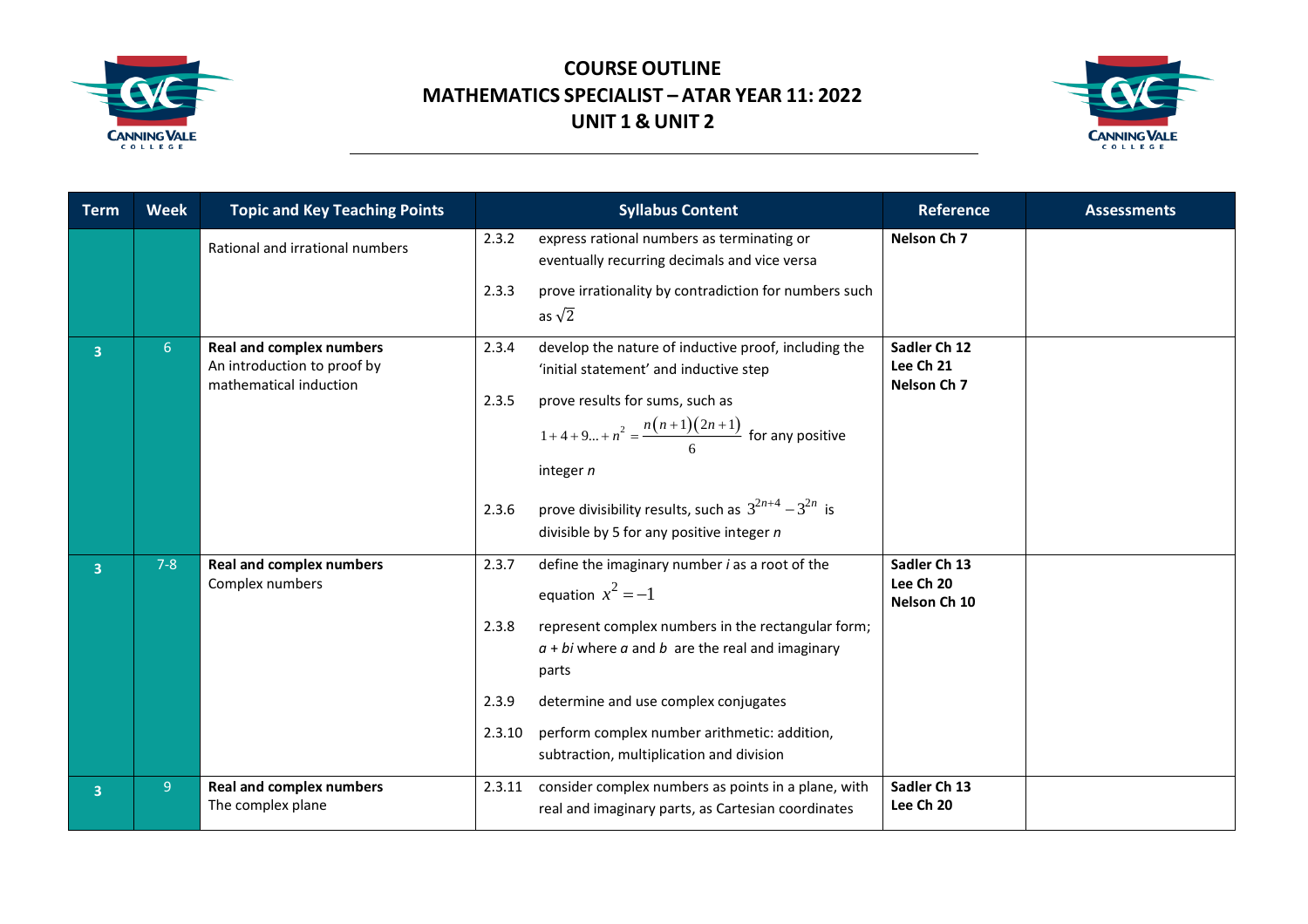



| <b>Term</b>    | <b>Week</b> | <b>Topic and Key Teaching Points</b>                                                  |                            | <b>Syllabus Content</b>                                                                                                                                                                                                                                                                                                                                                           |                                                | <b>Assessments</b>               |
|----------------|-------------|---------------------------------------------------------------------------------------|----------------------------|-----------------------------------------------------------------------------------------------------------------------------------------------------------------------------------------------------------------------------------------------------------------------------------------------------------------------------------------------------------------------------------|------------------------------------------------|----------------------------------|
|                |             |                                                                                       | 2.3.12                     | examine addition of complex numbers as vector<br>addition in the complex plane                                                                                                                                                                                                                                                                                                    | Nelson Ch 10                                   |                                  |
|                |             |                                                                                       | 2.3.13                     | develop and use the concept of complex conjugates<br>and their location in the complex plane                                                                                                                                                                                                                                                                                      |                                                |                                  |
| $\overline{3}$ | 10          | <b>Real and complex numbers</b><br>Roots of equations                                 | 2.3.14<br>2.3.15<br>2.3.16 | use the general solution of real quadratic equations<br>determine complex conjugate solutions of real<br>quadratic equations<br>determine linear factors of real quadratic<br>polynomials                                                                                                                                                                                         | Sadler Ch 13<br>Lee Ch 20<br>Nelson Ch 10      | Test 5<br>Week 10                |
| 4              | $1-2$       | <b>Matrices</b><br>Matrix arithmetic                                                  | 2.2.1<br>2.2.2<br>2.2.3    | apply matrix definition and notation<br>define and use addition and subtraction of matrices,<br>scalar multiplication, matrix multiplication,<br>multiplicative identity, and inverse<br>calculate the determinant and inverse of $2 \times 2$<br>matrices and solve matrix equations of the form $AX =$<br>B, where A is a $2 \times 2$ matrix and X and B are column<br>vectors | Sadler Ch 10<br>Lee Ch 16<br>Nelson Ch 8       | <b>Investigation 2</b><br>Week 1 |
| 4              | $3 - 4$     | <b>Matrices</b><br>Transformations in the<br>plane and<br>Systems of linear equations | 2.2.4<br>2.2.5             | examine translations and their representation as<br>column vectors<br>define and use basic linear transformations: dilations<br>of the form $(x, y) \rightarrow (\lambda_1 x, \lambda_2 y)$ , rotations about the<br>origin and reflection in a line that passes through the                                                                                                      | Sadler Ch 11<br>Lee Ch 16 & 17<br>Nelson Ch 11 |                                  |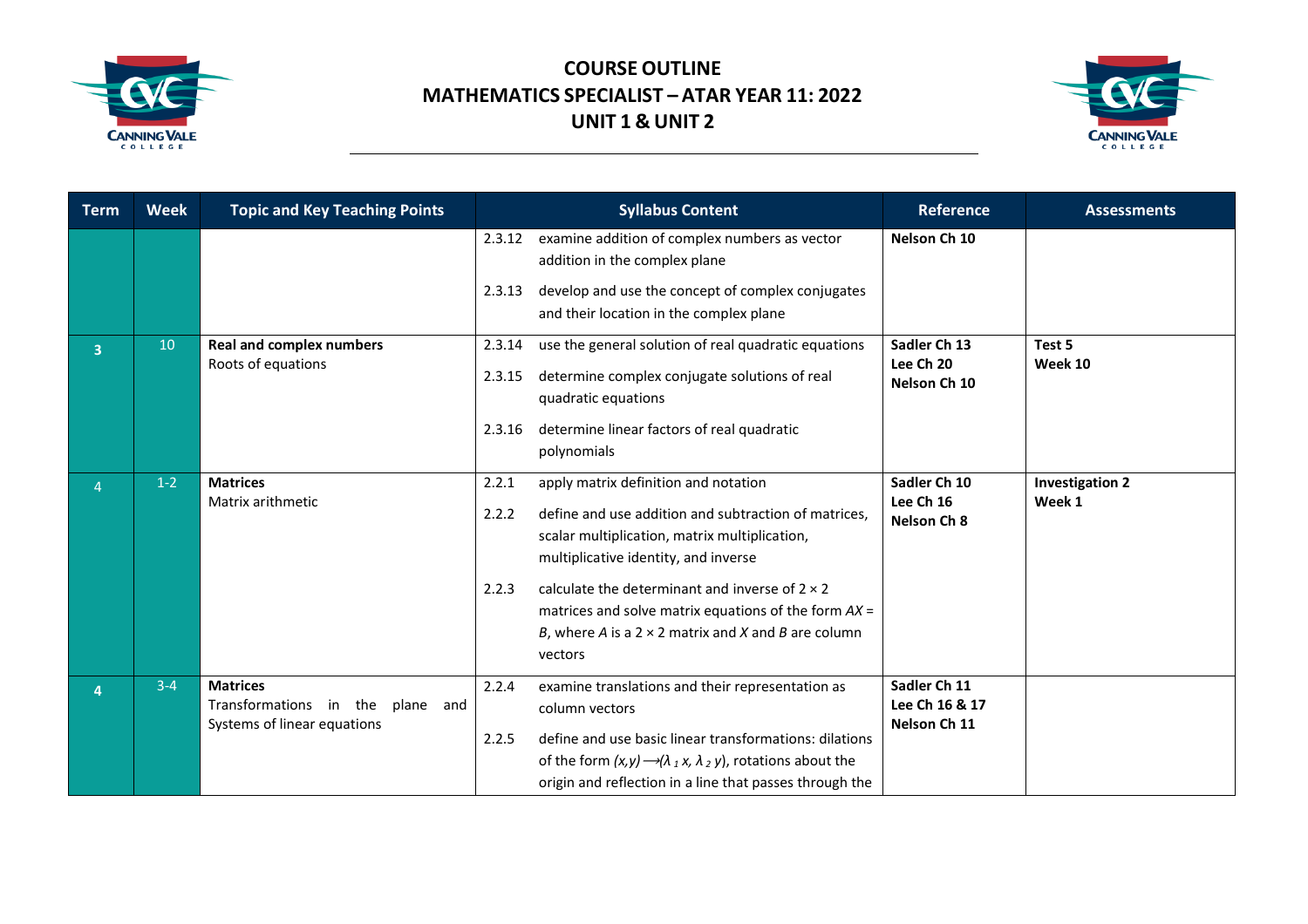



| <b>Term</b> | <b>Week</b>    | <b>Topic and Key Teaching Points</b> | <b>Syllabus Content</b>                                                                                                                                 | <b>Reference</b> | <b>Assessments</b> |
|-------------|----------------|--------------------------------------|---------------------------------------------------------------------------------------------------------------------------------------------------------|------------------|--------------------|
|             |                |                                      | origin and the representations of these<br>transformations by $2 \times 2$ matrices                                                                     |                  |                    |
|             |                |                                      | 2.2.6<br>apply these transformations to points in the plane<br>and geometric objects                                                                    |                  |                    |
|             |                |                                      | define and use composition of linear<br>2.2.7<br>transformations and the corresponding matrix<br>products                                               |                  |                    |
|             |                |                                      | define and use inverses of linear transformations<br>2.2.8<br>and the relationship with the matrix inverse                                              |                  |                    |
|             |                |                                      | examine the relationship between the determinant<br>2.2.9<br>and the effect of a linear transformation on area                                          |                  |                    |
|             |                |                                      | establish geometric results by matrix multiplications;<br>2.2.10<br>for example: show that the combined effect of 2<br>reflections is a rotation        |                  |                    |
|             |                |                                      | interpret the matrix form of a system of linear<br>2.2.11<br>equations in two variables and use matrix algebra to<br>solve a system of linear equations |                  |                    |
| 4           | 5 <sup>1</sup> | <b>Revision</b>                      |                                                                                                                                                         |                  | Test 6             |
| 4           | $6 - 7$        | <b>SEMESTER TWO EXAMS</b>            |                                                                                                                                                         |                  | Week 4             |